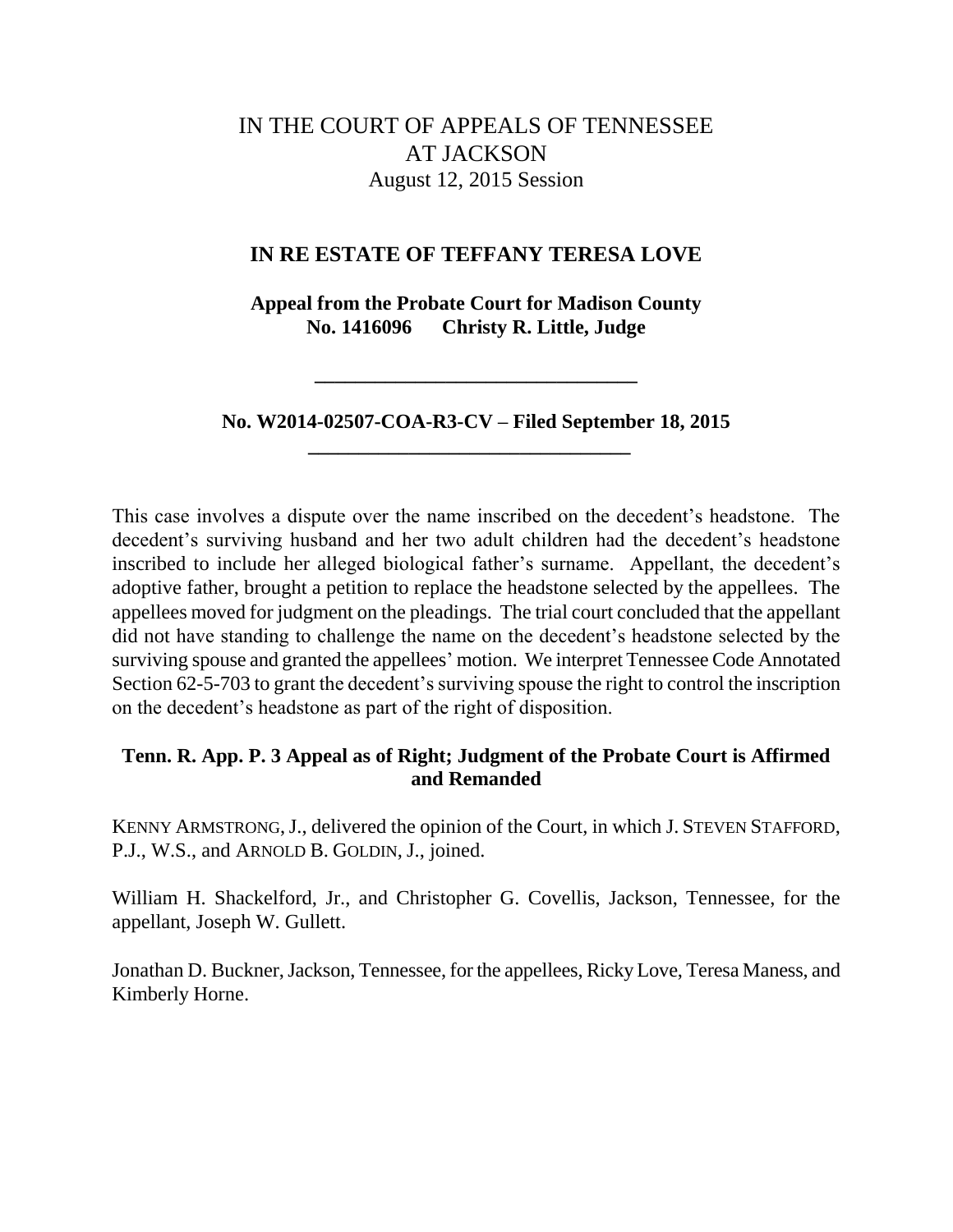#### **OPINION**

#### **I. Background**

This case involves a dispute over the inscription on a headstone. Teffany Love ("Decedent") died intestate on February 21, 2013. She is survived by her husband, Ricky Love, and two adult daughters, Teresa Maness and Kimberly Horne (together with Mr. Love, "Appellees"). The Decedent is also survived by her mother, Margie Gullett, and her adoptive father, Joseph Gullett ("Appellant"). The headstone selected by the Appellees for the Decedent's grave reads "Teffany Teresa 'Terri' West," and the reverse side of the headstone simply reads "LOVE" in block letters.

On June 12, 2014, Appellant filed a petition to be appointed administrator of the Decedent's estate. On that same day, Appellant also filed a "Petition to Change Headstone" ("the petition"), requesting that he be allowed to change the inscription on the Decedent"s headstone to "Teffany Teresa 'Terri' Gullett." In the petition, Appellant alleges that prior to taking her husband"s name, the Decedent was known as Teffany Gullett and that Decedent had never used the surname West. The petition also alleges that the Decedent's headstone was inscribed at the request of Bobby West, who claims to be the Decedent"s biological  $father.<sup>1</sup>$ 

On June 16, 2014, the trial court granted letters of administration to the Appellant. On July 24, 2014, the Appellees responded to the Petition to Change Headstone, arguing that the Appellant did not have standing to contest what was inscribed on the Decedent"s headstone. On August 8, 2014, the Appellees filed a motion to have the Appellant removed as the administrator of the Decedent's estate. On the same day, Appellees also filed a motion for judgment on the pleadings pursuant to Tennessee Rule of Civil Procedure 12.03, arguing that the Appellant"s request for injunctive relief fails to state a claim upon which relief can be granted. The trial court heard the motion for judgment on the pleadings on November 6, 2014. On December 4, 2014, the trial court entered an order granting the Appellees" motion for judgment on the pleadings, concluding that the right to control the headstone and its inscription flows first to Ricky Love and then to Kimberly Horne and Teresa Maness. The trial court further found, pursuant to its interpretation of the relevant statute, that Appellant had no standing to challenge the current inscription on the headstone.

## **II. Issue**

 $\overline{a}$ 

<sup>&</sup>lt;sup>1</sup> Nothing in the record indicates whether Mr. West's biological relation to the Decedent has been acknowledged or established.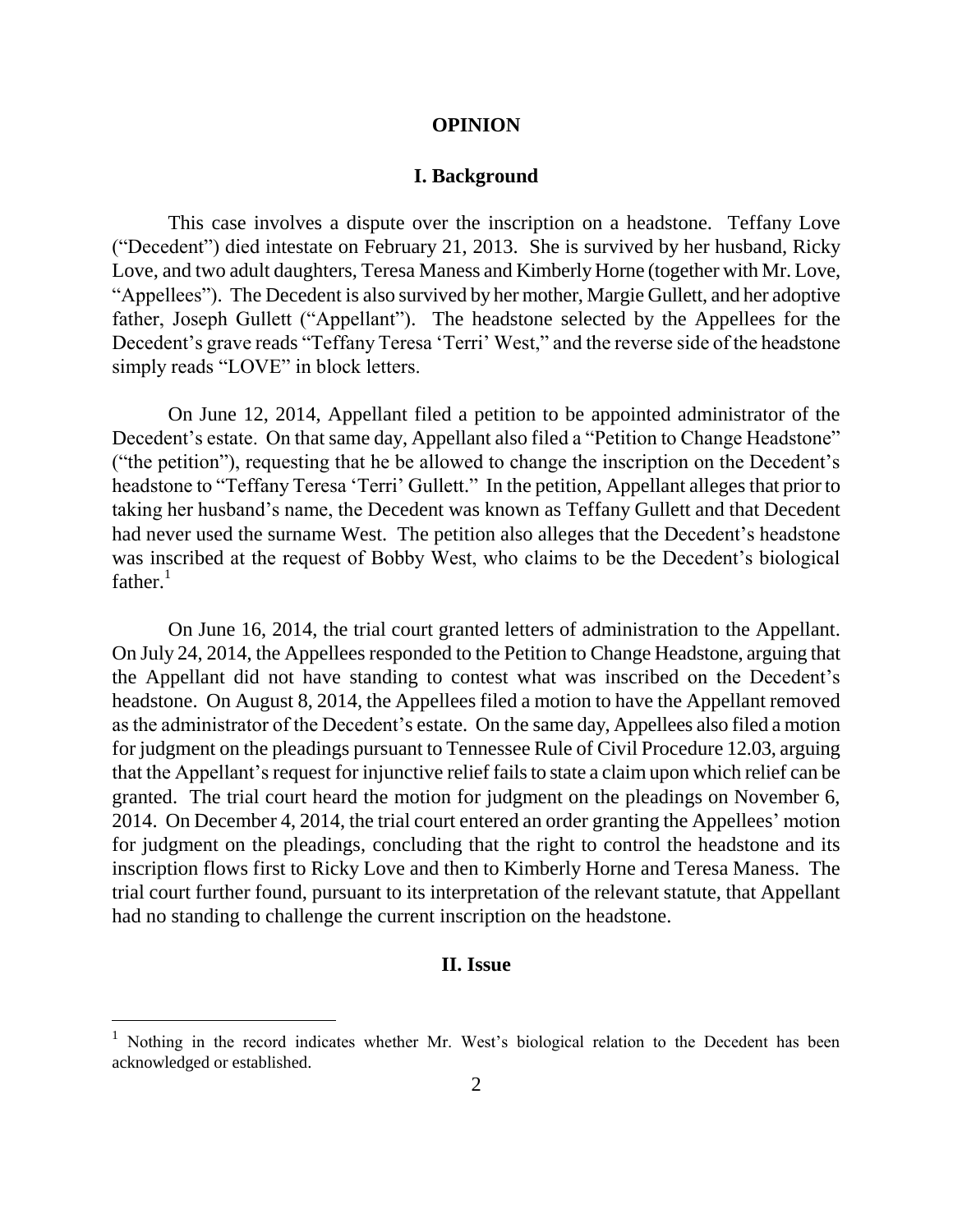Whether the trial court erred when it granted the Appellee's motion for judgment on the pleadings.

#### **III. Standard of Review**

A motion for judgment on the pleadings pursuant to Tennessee Rule of Civil Procedure 12.03 tests the legal sufficiency of a complaint. *See Harman v. University of Tennessee*, 353 S.W.3d 734, 736 (Tenn. 2011). "In determining the sufficiency of a complaint, we must construe it in the plaintiff"s favor, "by taking all factual allegations in the complaint as true and by giving the plaintiff the benefit of all the inferences that can be reasonably drawn from the pleaded facts."" *Id.* (quoting *Satterfield v. Breeding Insulation Co.,* 266 S.W.3d 347, 352 n. 1 (Tenn. 2008)). "A trial court should grant a motion to dismiss "only when it appears that the plaintiff can prove no set of facts in support of the claim that would entitle the plaintiff to relief."" *Webb v. Nashville Area Habitat for Humanity, Inc.*, 346 S.W.3d 422, 426 (Tenn. 2011) (quoting *Crews v. Buckman Labs Int'l, Inc.*, 78 S.W.3d 852, 857 (Tenn. 2002)). "The determination of whether the facts, as set forth in the complaint, constitute a cause of action, presents a question of law…and accordingly, our review is de novo with no presumption of correctness." *Harman*, 353 S.W.3d at 736-37 (citing *Graham v. Caples*, 325 S.W.3d 578, 581 (Tenn. 2010)).

#### **IV. Statutory Provisions**

Our resolution of this case requires us to determine whether Tennessee Code Annotated Section 62-5-703 grants Appellant the right to maintain a suit against the Decedent's surviving spouse and her two adult children to replace the monument and inscription they selected. Section 62-5-703 provides that

in the absence of disposition directions or a pre-need funeral contract, the right to control the disposition of the decedent"s remains, the location, manner and conditions of disposition, and arrangements for funeral goods and services to be provided vests in the following persons in the order named; provided, that such person is a qualified adult:

(1) An attorney in fact designated in a durable power of attorney for health care who is actuing pursuant to § 34-6-204;

(2) *The surviving spouse.*

(3) The sole surviving child of the decedent, or if there is more than one (1) child of the decedent, the majority of the surviving children. However, less than one half  $(\frac{1}{2})$  of the surviving children shall be vested with the rights of this section if they have used reasonable efforts to notify all other surviving children of their instructions and are not aware of any opposition to those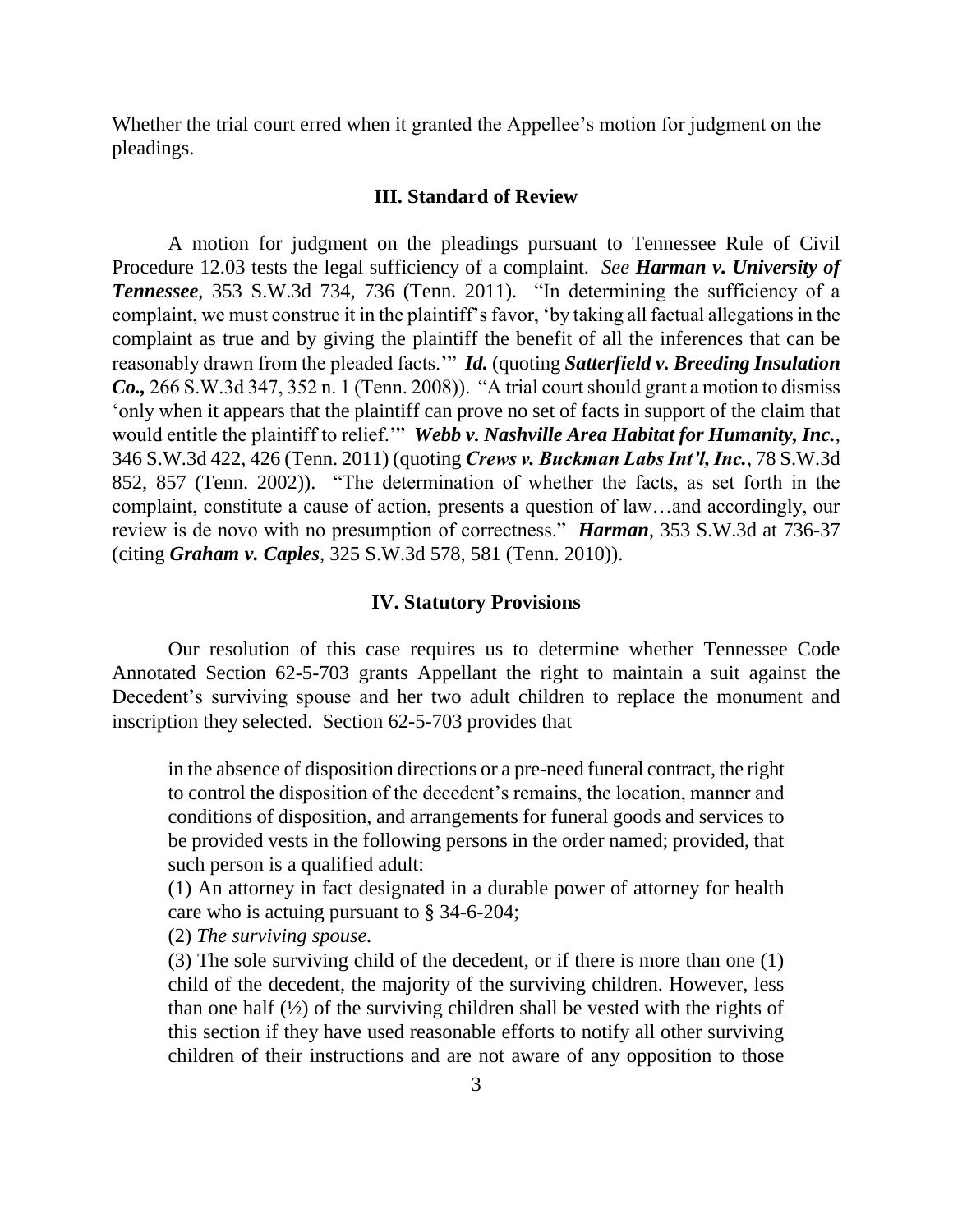instructions on the part of more than one half  $(\frac{1}{2})$  of all surviving children; (4) The surviving parent of the decedent. If one (1) of the surviving parents is absent, the remaining parent shall be vested with the rights and duties of this section after reasonable efforts have been unsuccessful in locating the absent surviving parent;

Id. (emphasis added). In order to address the Appellant's argument, we must also determine whether Tennessee Code Annotated Section 46-1-102 affects the rights of disposition granted by Section 62-5-703. Section 46-1-102, which is part of the Chapter titled "Regulation of Cemeteries," defines a "commodity," for the purposes of Chapter 1 of Title 46, as "memorials consisting of permanent monuments or gravemarkers…and foundations or footings of the memorials."  $\mathbf{Id.} \S$  46-1-102(7).

### **V. Analysis**

In its order granting the Appellees" motion for judgment on the pleadings, the trial court concluded that Tennessee Code Annotated Section 62-5-703 grants the right to control the Decedent"s headstone and its inscription first to Ricky Love, and then to the Decedent"s two adult children. Appellant argues that while Section 62-5-703 grants Ricky Love, as the Decedent's surviving spouse, the right to control the "location, manner and conditions of disposition," and to make "arrangement for funeral goods and services," it excludes the right to choose a headstone"s inscription because Tennessee Code Annotated Section 46-1-102 defines a headstone as a commodity and not funeral goods and services.<sup>2</sup> In contrast, Appellees argue that choosing a headstone inscription falls under the rights outlined in Section 62-5-703 and grants them the exclusive right to make such decisions. Appellees also argue that Appellant has no standing to bring the petition to replace their selected inscription.

When interpreting statutes, courts are to "give effect to the legislative intent without unduly restricting or expanding a statute's coverage beyond its intended scope." Owens v. *State*, 908 S.W.2d 923, 926 (Tenn. 1995). When reading "statutory language that is clear and unambiguous, we must apply its plain meaning in its normal and accepted use, without a forced interpretation that would limit or expand the statute's application." **Eastman** *Chemical Co. v. Johnson*, 151 S.W.3d 503, 507 (Tenn. 2004). "[W]e presume that every word in a statute has meaning and purpose and should be given full effect if the obvious intention of the General Assembly is not violated by doing so." *Lind v. Beaman Dodge*, 356 S.W.3d 889, 895 (Tenn. 2011). "When a statute is clear, we apply the plain meaning without complicating the task." *Id.* "Our obligation is simply to enforce the written language." *Id.*

 $2$  In the same statute that defines a monument as a "commodity," the legislature also defines a monument as "merchandise." *See* Tenn. Code Ann. § 46-1-102(19).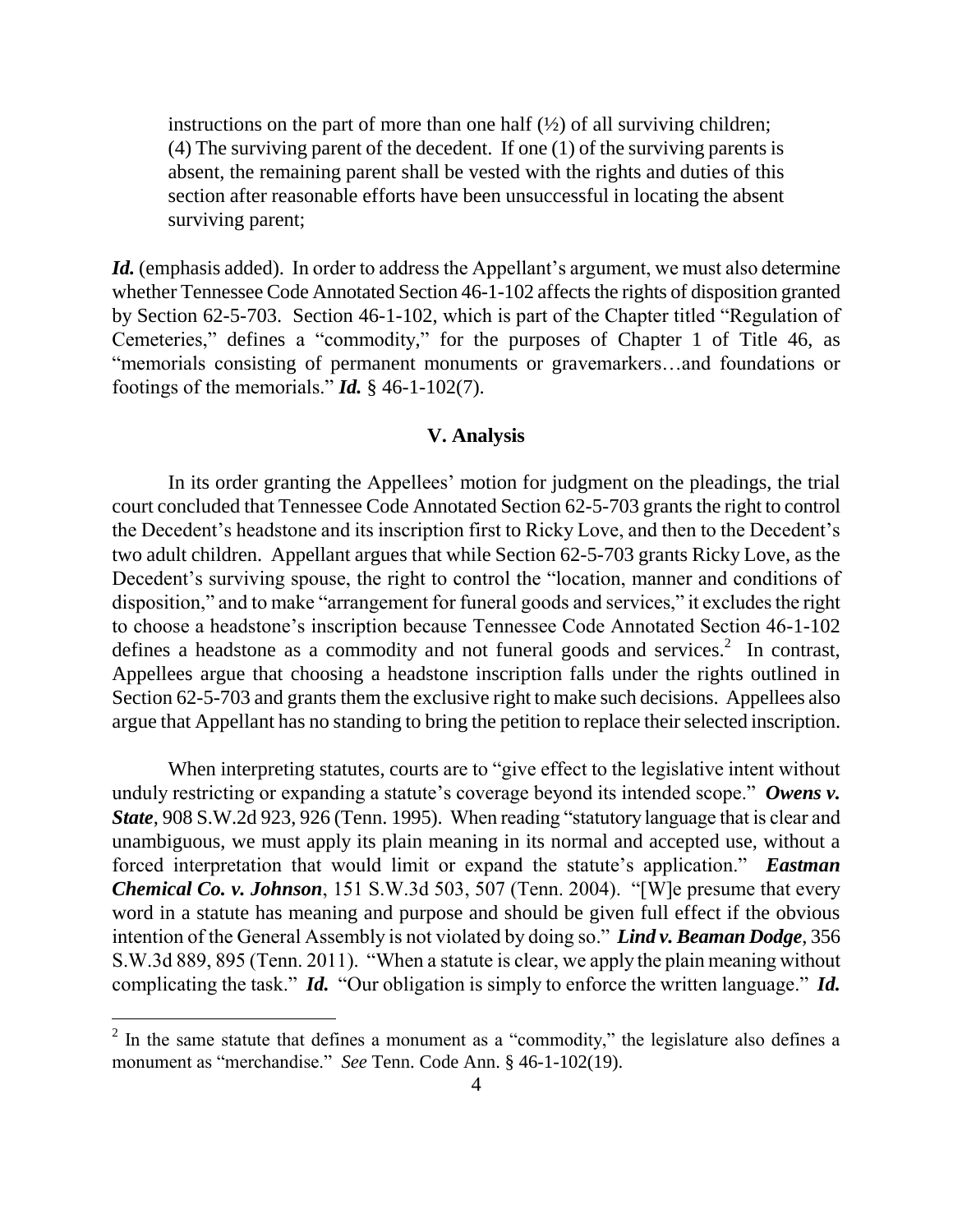We first examine Appellant's argument that Tennessee Code Annotated Section 46-1-102 precludes Mr. Love from controlling the inscription on the Decedent"s headstone. Appellant argues that because the definition of "commodity" under Section 46-1-102 "includes, but is not limited to, memorials consisting of permanent monuments or gravemarkers…and foundations or footings of the memorials," a headstone cannot be labeled as a "funeral good or service." Therefore, Appellant argues, Section 62-5-703 does not grant the right to control the inscription on a headstone. We conclude that Appellant's reliance on Section 46-1-102 is misplaced. Under a plain reading of this legislation, which regulates cemeteries, we conclude that Tennessee Code Annotated Section 46-1-102 is inapplicable here. The instant case does not deal with the regulation of cemeteries, but rather the right of disposition and the right to make arrangements for funeral goods and services for a decedent.

Turning to the language of Tennessee Code Annotated Section 62-5-703, we must determine whether the right of disposition and the right to make arrangements for funeral goods and services includes control over the inscription on a decedent"s headstone. Tennessee's courts have not directly addressed this question. In considering this question here, we note that Appellant does not dispute that Ricky Love, as the surviving spouse of the Decedent, holds the right to control the location, manner, and conditions of disposition of the Decedent's remains.

"Right of disposition" is defined in the statute as "the right to determine the disposition of the remains of a decedent, including the location, manner, and conditions of disposition and arrangements for funeral goods and services." Tenn. Code Ann. § 62-5- 701(3). This definition of "right of disposition" is not as limited as the Appellant argues. While the statutory definition does not specifically define the "right of disposition" to include control over an inscription on the decedent"s headstone, the statutory language is sufficiently broad to include such a right. Although we have found no caselaw interpreting Tennessee Code Annotated Section 62-5-701 or Section 62-5-703, applying the usual rules of statutory construction, we cannot conclude, as the Appellant contends, that the right to control the "location, manner, and conditions of disposition" and "funeral goods and services" excludes control over the inscription on a decedent"s headstone. To conclude that the legislature intended Section 62-5-703 to only grant the right to control the disposition of a decedent's remains and exclude the right to control the inscription on the decedent"s headstone is too restrictive an interpretation. It would be illogical for the statute to grant control over such an important decision as how a person is buried or interred, and leave control over the inscription on the decedent's monument open to challenge.

Indeed, this statute was enacted by the legislature to promote certainty in determining who holds the right of disposition, which includes the right to select funeral goods and services. To carve out an exception, as argued by the Appellant, with regard to selection of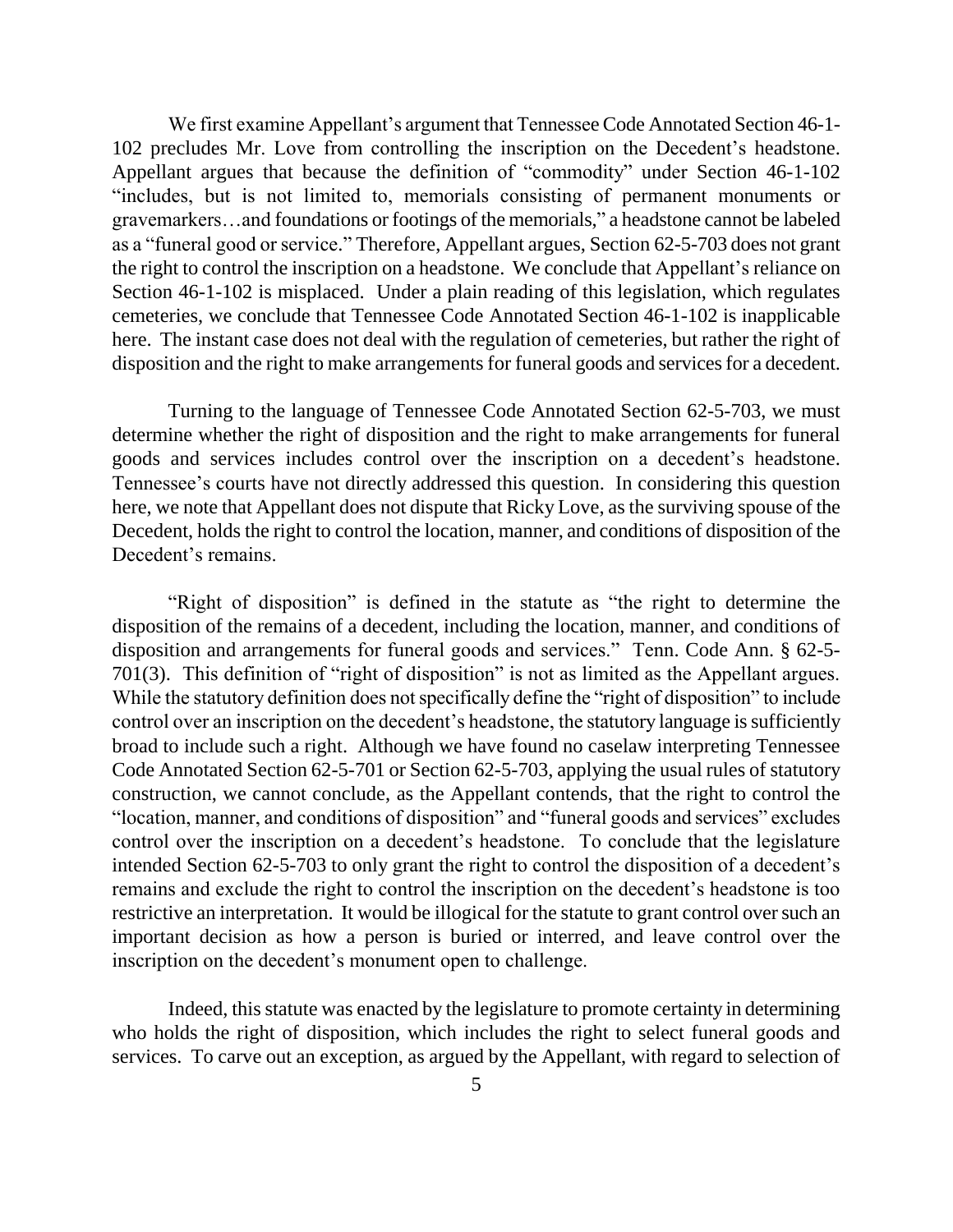the monument and the inscription would lead to an absurd result. Adopting the interpretation suggested by Appellant would also render meaningless the language "funeral goods and services" used by the legislature in this statutory enactment. "Every word used [in a statute] is presumed to have meaning and purpose, and should be given full effect if so doing does not violate the legislature's obvious intent." *In re C.K.G.*, 173 S.W.3d 714, 722 (Tenn. 2005) (quoting *Marsh v. Henderson*, 424 S.W.2d 193, 196 (Tenn. 1968)). We will not apply a particular interpretation to a statute if that interpretation would yield an absurd result." *State v. Fleming*, 19 S.W.3d 195, 197 (Tenn. 2000). Further, the Appellant has cited no authority for his position, nor has our own research revealed any authority that suggests a conclusion contrary to the one reached here. Therefore, we conclude that Tennessee Code Annotated Section 62-5-703 implicitly provides that the right to control the inscription on a decedent's headstone with the priority of such decisions flowing first to the surviving spouse.

We also note that to conclude otherwise would potentially mean that an individual cannot control what is written on his or her own headstone. Tennessee Code Annotated Section 62-5-702(a) grants a "qualified adult, by entering into disposition directions or a preneed funeral contract…may direct the location, manner and conditions of disposition of the adult"s remains, and the arrangements for funeral goods and services to be provided upon the adult"s death." The language of a statute cannot be considered in a vacuum, but "should be construed, if practicable, so that its component parts are consistent and reasonable." *In re Estate of Tanner*, 295 S.W.3d 610, 614 (Tenn. 2009) (quoting *Marsh*, 424 S.W.2d at 196). If we were to conclude that the ability to direct the "location, manner and conditions of disposition" of a decedent's remains under  $62-5-703$  does not grant the right to control another's tombstone inscription, we would also have to conclude that Section  $62-5-702(a)$ does not grant an adult the right to control what is inscribed on his or her own headstone. Again, such an interpretation would result in uncertainty in the face of a statute enacted to create certainty regarding these important decisions.

The Appellant also argues that inscribing the last name of "West" on the Decedent's headstone constitutes an illegal change of the decedent's name after her death, and that a name change can only be accomplished during a person"s life, not after death. An application to change name is controlled by Tennessee Code Annotated 29-8-102, which provides:

The application to change the name or to correct an error in a birth certificate shall be by petition, in writing, signed by the applicant and verified by affidavit, stating that the applicant is a resident of the county, and giving the applicant"s reasons for desiring the change or correction.

Id. As observed by the Appellees, the inscription of a certain name on a decedent's